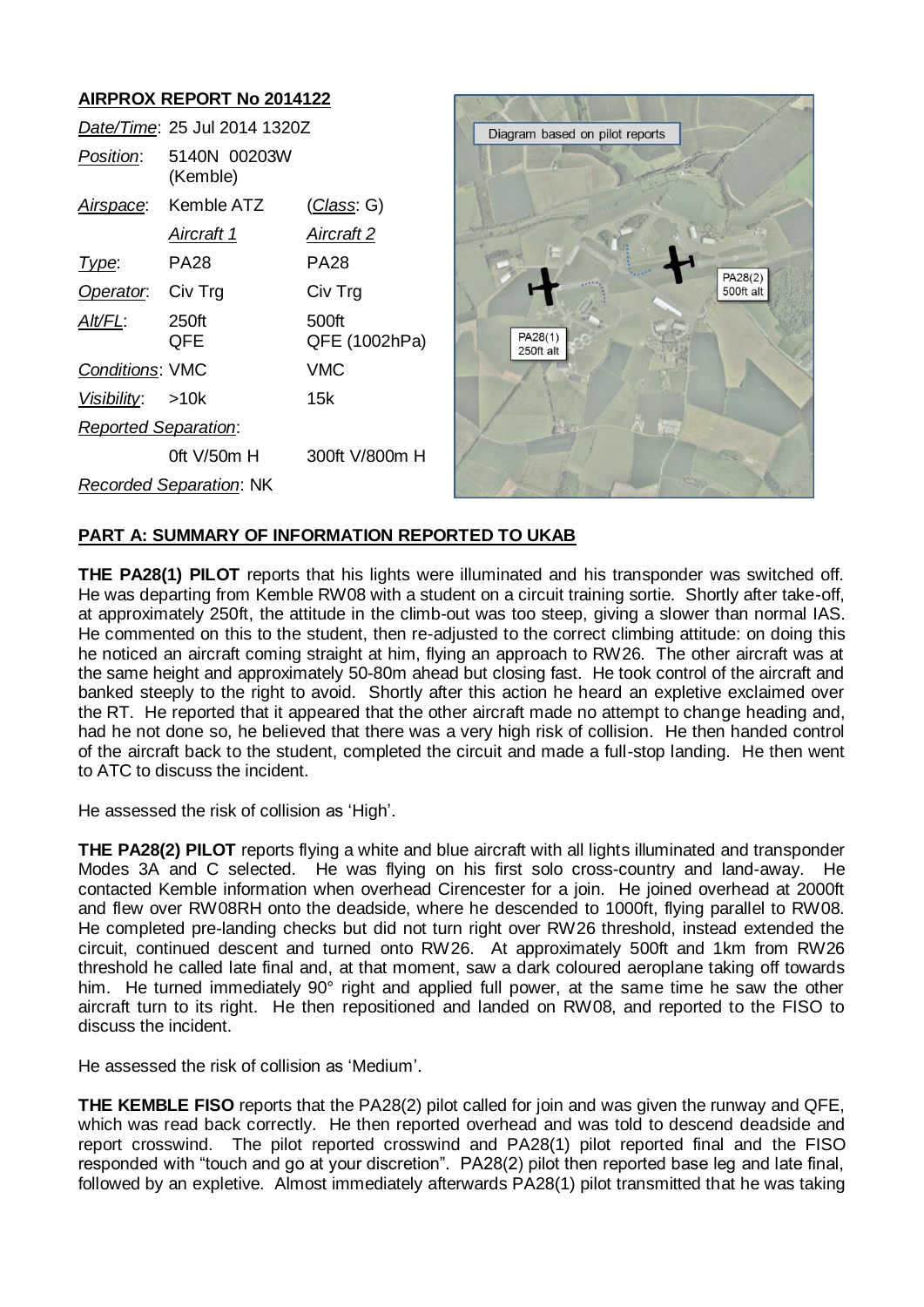an early right turn due to an aircraft on final for the wrong runway. Both pilots repositioned and landed without further incident.

## **Factual Background**

The weather at Kemble was reported by the FISO as:

08RH 100/10kt 9999 FEW023 SCT032 QFE 1001, QNH1016

The weather at Brize Norton was reported as:

METAR EGVN 251250Z 09009KT 9999 FEW040 26/13 Q1017 BLU NOSIG

### **Analysis and Investigation**

### **CAA ATSI**

PA28(2) pilot contacted Kemble Information and was instructed to join overhead for RW08 righthand which was read back correctly. He subsequently called overhead and was instructed to descend on the dead side and call crosswind. On crosswind PA28(2) was instructed to report downwind and informed that there was one ahead on base leg (PA28(1)). PA28(1) reported final RW08 and was instructed touch and go at his discretion and PA28(2) reported on base leg. PA28(2) was instructed to report on final which he subsequently did and saw a dark coloured aircraft taking off towards him. PA28(1) had just departed from RW08 and transmitted "*early right turn due aircraft on final for wrong runway*" and turned right. PA28(2) realised that he was on final approach for RW26, and turned immediately to the right by 90°. The transcript indicates that the FISO did not see PA28(2) prior to the Airprox. PA28(1) reported that, shortly after take-off from RW08, the attitude in the climb was too steep so they corrected to a slight pitch down. On doing this the pilot saw an aircraft flying straight towards them, making an approach to RW26. The pilot stated that had they not adjusted the climbing attitude they would have been at very high risk of collision. Radar recordings did not display the incident.

#### **UKAB Secretariat**

Both pilots shared an equal responsibility for collision avoidance and for not flying into such proximity as to create a danger of collision<sup>1</sup>, additionally, PA28(2) was required to conform to the pattern of traffic formed by other aircraft intending to land at the aerodrome,<sup>2</sup> and to land in the direction indicated by ground signals, or if no such signals are displayed, into wind<sup>3</sup>.

#### **Summary**

 $\overline{\phantom{a}}$ 

An Airprox was reported on 25 July 2014 between two PA28s both in the visual circuit at Kemble. PA28(1) pilot had just become airborne from a touch-and-go when he saw PA28(2) head-on having made an approach to the wrong runway. Both pilots took avoiding action by turning to the right.

# **PART B: SUMMARY OF THE BOARD'S DISCUSSIONS**

Information available included reports from the pilots of both aircraft, transcripts of the relevant RT frequencies and reports from the FISO involved.

The Board first looked at the actions of the PA28(1) pilot. Having spotted the other aircraft directly ahead of him as he lowered the nose of the aircraft, the Board agreed that he had reacted as quickly as he could and taken appropriate avoiding action which had probably prevented the incident from ending with grave circumstances. As for the pilot of PA28(2), the Board noted that he was an

 $1$  Rules of the Air 2007 (as amended), Rule 8 (Avoiding aerial collisions).

 $2$  lbid.,Rule 12 (Flights in the vicinity of an aerodrome).

 $3$  lbid. Rule 14 (Landing and take-off).